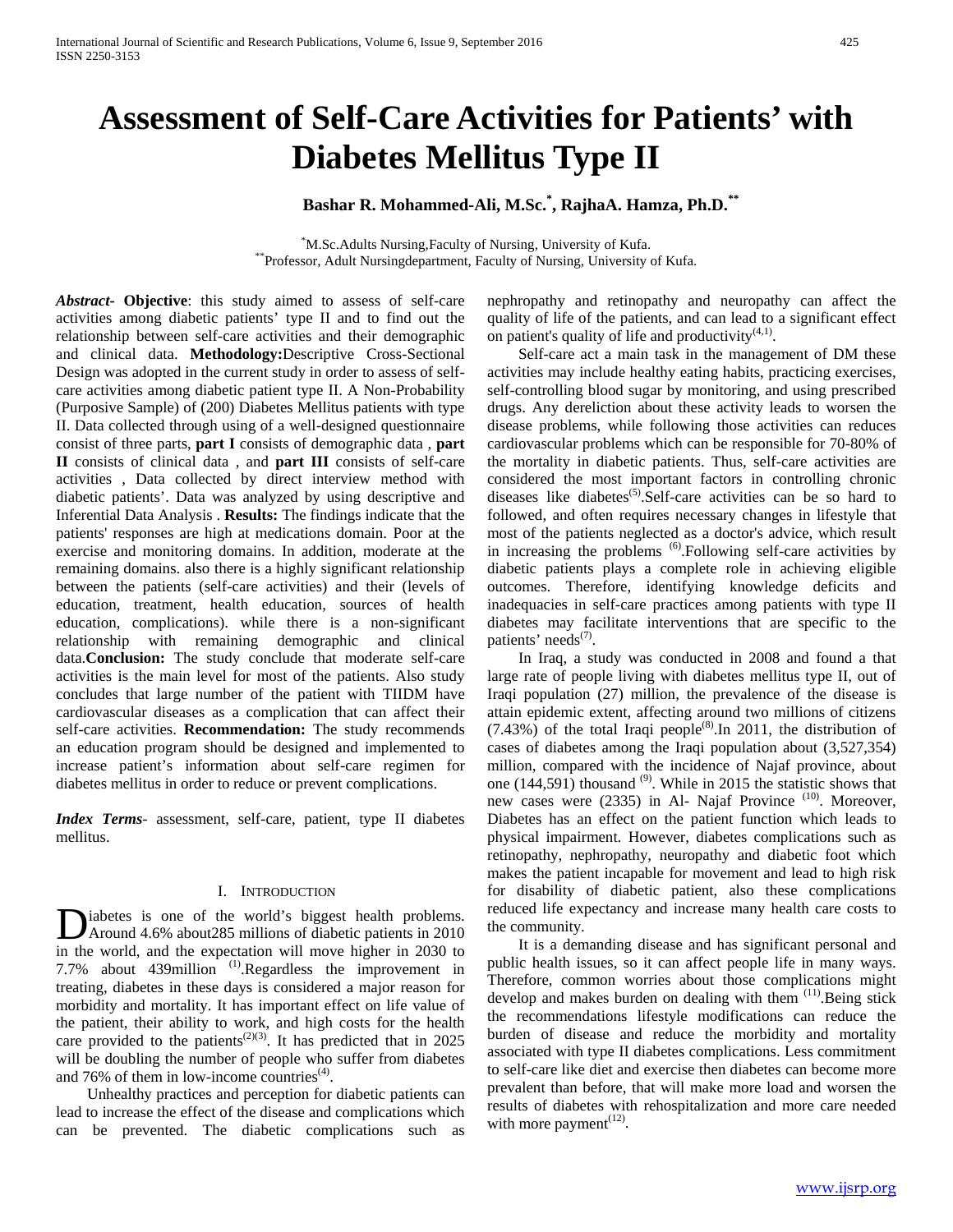## **Objectives of the study:**

 this study aimed to assess of self-care activities among diabetic patients' type II and to find out the relationship between self-care activities and their demographic and clinical data such as age, gender, level of education and socioeconomic status.

## II. METHODOLOGY

## **Design of the Study:**

 Descriptive Cross-Sectional Design was adopted in the current study in order to assess of self-care activities among diabetic patient type II. The study started from November 1st, 2015 until June, 6<sup>th</sup>, 2016.A Non-Probability (Purposive Sample) of (200) Diabetes Mellitus patients, those who visit Al-Sadder Medical City / Al-Najaf Center for Diabetes and Endocrine, are included in the study sample.

 An assessment tool is adopted and developed by the researcher to assess of self-care activities for patients' with diabetes mellitus type II . The final study instrument consists of three parts :

**Part 1:Demographic Data:** consists of (7) items, which included age, gender, level of education, monthly income, residency, marital status and occupational status.

 **Part II: Clinical Data :**The second part of the questionnaire is comprised of (7) items, which include duration of disease since diagnosis, treatment, whether the patients received health education regarding self-care activities or not, sources of received health education, past history of disease from father or mother, complications, smoking if answer yes gives duration and numbers of cigarettes and alcoholconsumption.

 **Part III: self-care activities :**This part of the questionnaire is comprised of (8) domains, including the healthy eating domain, which measures through (16) items, reflects evidence that those patients follow the proper dieting behaviors that help them to maintain the management of their diabetes ; exercise domain is comprised of (5) items which measure performing exercise or doing any activities related physical fitness. the monitoring domain, which consists of (10) items. which can help in detecting them from developing more complications due to their illness, medications domain, consists of (8) items; the stress management domains is comprised of (8) items .the general hygiene domains is include personal hygiene is comprised of (6) items and foot care is comprised of (11) items, weight control domains is comprised of (4) items and the body safety domains is comprised of (4) items . All the studied domains are adopted and developed with the aid of many scientific studies and guidelines. One of these studied conducted by Abbas, $(2013)^{(13)}$ .

 The data collection was done by applying of the developed questionnaire with aid of structured interview technique with the subjects as they were individually interviewed. The study subjects are interviewed in a similar way. The interview technique spend about 20-25 minutes for each subject.

## **Statistical Analysis**

 In this study the data were analyzed by using of (SPSS) program V 19 (Statistical Package for Science Service), and the statistical package (Excel 2010). Below are the statistical data analysis methods to evaluate the study result: **Descriptive Data Analysis**: This approach includesthe following measurements: A- Frequencies andPercentages. B- Measures of central tendency: Mean, Mean of scores (MS) And the assessment by cutoff point (0.66) due to the three points likert scales with three levels of assessment, poor (1-1.66), moderate (1.67-2.33), and high (2.34-3) for self-care activities and attitudes domains. C-Pearson's Correlation Coefficients to determine the reliability of questionnaire (Internal consistency) through using Split Half and Alpha Cronbach. D- Figures using (Bar charts, Pie Charts and Histogram). And **inferential data analysis:** include Chi-Square test (X²) to test independency distribution of observed frequencies, and for measuring the association between the studies variables according to its type.

## **Ethical consideration:**

 This is one of the most basic principles before gathering the data, to keep the patient's values and self-respect. The researcher achieved this agreement from the Ethical committee at the Faculty of Nursing / University of Kufa. The researcher promised to keep the patient's information confidential, and use these data for this study only then he explained the purpose of this study to each participant without affecting the routine visiting and care. In addition to above the researcher told each participant that this is an involuntary work, and they can leave any time even the interview process is not completed.

| Demographic Data    | <b>Rating And Intervals</b>   | Frequency | Percent |
|---------------------|-------------------------------|-----------|---------|
|                     | $31 - 39$                     | 5         | 2.5     |
|                     | $40 - 48$                     | 38        | 19.0    |
| Age / years         | $49 - 57$                     | 70        | 35.0    |
|                     | 58 and above                  | 87        | 43.5    |
| Gender              | Male                          | 105       | 52.5    |
|                     | Female                        | 95        | 47.5    |
|                     | Illiterate                    | 66        | 33.0    |
|                     | Able to read and write        | 19        | 9.5     |
| Levels of education | Primary school graduated      | 55        | 27.5    |
|                     | Intermediate school graduated | 26        | 13.0    |
|                     | Secondary school graduated    | 16        | 8.0     |

## III. RESULTS

## **Table (1):The Study Sample Distribution according to their Demographic Data**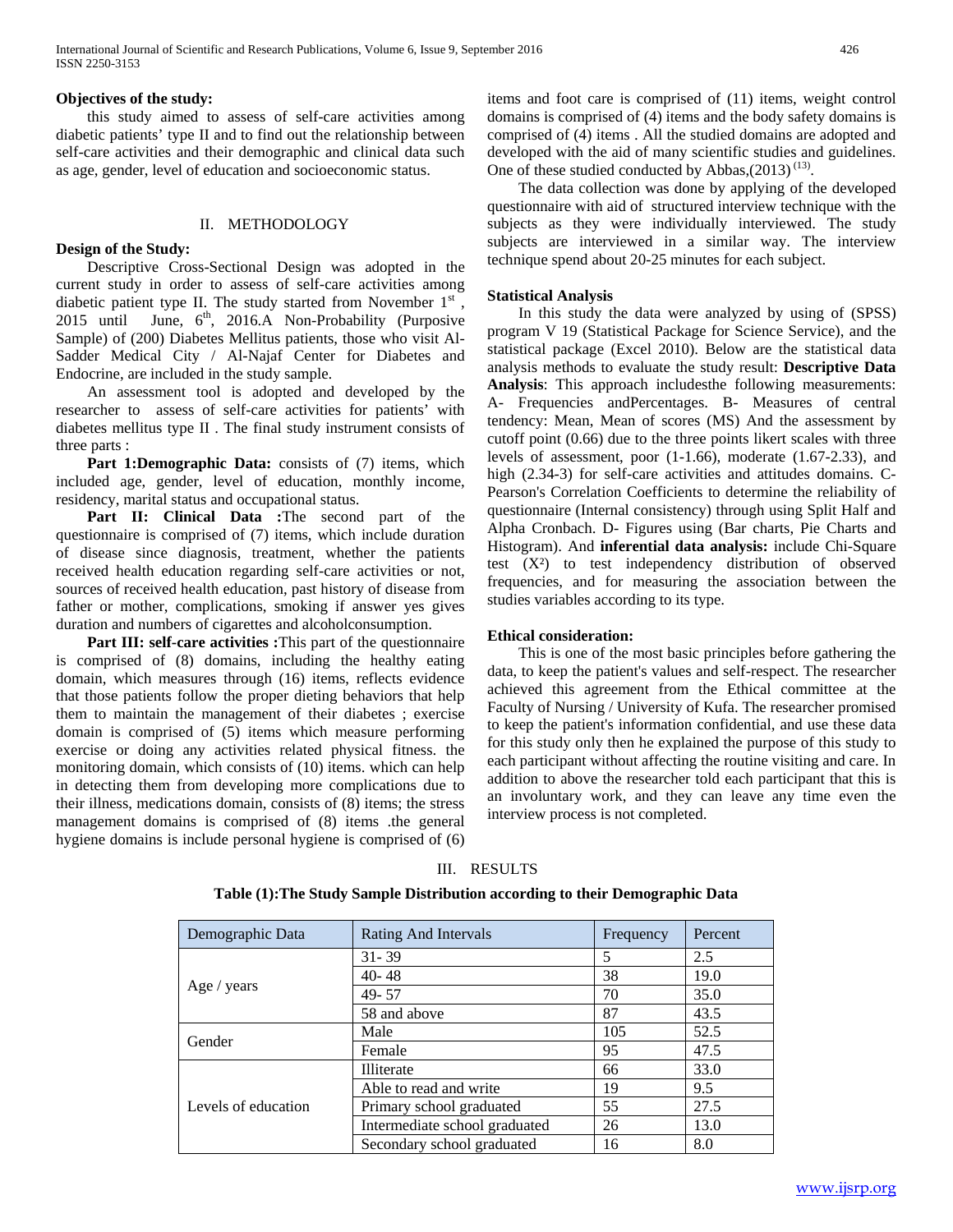|                | Institute graduated       | 10  | 5.0  |
|----------------|---------------------------|-----|------|
|                | College graduated         | 7   | 3.5  |
|                | Post graduate             |     | 0.5  |
|                | Sufficient                | 13  | 6.5  |
| Monthly income | Sufficient to some extent | 15  | 7.5  |
|                | Insufficient              | 172 | 86.0 |
|                | Rural                     | 44  | 22.0 |
| Residency      | Urban                     | 156 | 78.0 |
|                | Married                   | 169 | 84.5 |
| Marital status | Divorced                  | 2   | 1.0  |
|                | Widowed                   | 29  | 14.5 |
|                | Retired                   | 27  | 13.5 |
|                | Housewives                | 87  | 43.5 |
| Occupation     | Employee                  | 28  | 14.0 |
|                | <b>Jobless</b>            | 28  | 14.0 |
|                | Free job                  | 30  | 15.0 |

# **N: 200**

 This table shows that the highest percent of the study sample (43.5%) were within (58 and above) years old. Regarding gender, the study results revealed that the majority (52.5%) were males. In addition, the study results present that (33%) of the sample were illiterates. additionally, the study results reveals that

(86%) of the sample were present without enough monthly income. Also (78%) are living in urban residential area. Concerning the subjects marital status, (84.5%) of the study sample were married. In regards to occupational status (43.5%) were housewives

|  | Table (2): The Study Sample Distribution according to their Clinical Data |  |  |
|--|---------------------------------------------------------------------------|--|--|
|--|---------------------------------------------------------------------------|--|--|

| <b>Clinical Data</b>                 | <b>Rating And Intervals</b> | Frequency       | Percent         |
|--------------------------------------|-----------------------------|-----------------|-----------------|
|                                      | $\leq$ 5                    | 55              | 27.5            |
|                                      | $6 - 13$                    | 77              | 38.5            |
| Duration of disease / years          | $14 - 21$                   | 53              | 26.5            |
|                                      | $22 - 29$                   | 7               | 3.5             |
|                                      | 30 and above                | 8               | 4.0             |
|                                      | Orally                      | 92              | 46.0            |
|                                      | Injection                   | 84              | 42.0            |
| Treatment                            | Diet                        | $\overline{2}$  | 1.0             |
|                                      | All of the above            | $\overline{22}$ | 11.0            |
| health<br>receive<br>Are<br>you<br>a | Yes                         | 26              | 13.0            |
| education?                           | No                          | 174             | 87.0            |
|                                      | No health education         | 174             | 87.0            |
|                                      | <b>Nurse</b>                | 13              | 6.5             |
| If yes, what are the sources of the  | Physician                   | $\overline{4}$  | 2.0             |
| received health education            | Internet                    | $\mathbf{1}$    | .5              |
|                                      | Friends                     | $\mathbf{1}$    | $\overline{.5}$ |
|                                      | Journals                    | $\overline{7}$  | 3.5             |
| Past history of disease from         | Yes                         | 28              | 14.0            |
| father side                          | N <sub>o</sub>              | 172             | 86.0            |
| Past history of disease from         | Yes                         | 56              | 28.0            |
| mother side                          | N <sub>o</sub>              | 144             | 72.0            |
|                                      | No complications            | 80              | 40.0            |
|                                      | Cardiovascular diseases     | 67              | 33.5            |
|                                      | Renal diseases              | $\overline{2}$  | 1.0             |
| Complications                        | Diabetic foot               | 3               | 1.5             |
|                                      | Visual problems             | 14              | 7.0             |
|                                      | Others                      | $\mathbf{1}$    | $\overline{.5}$ |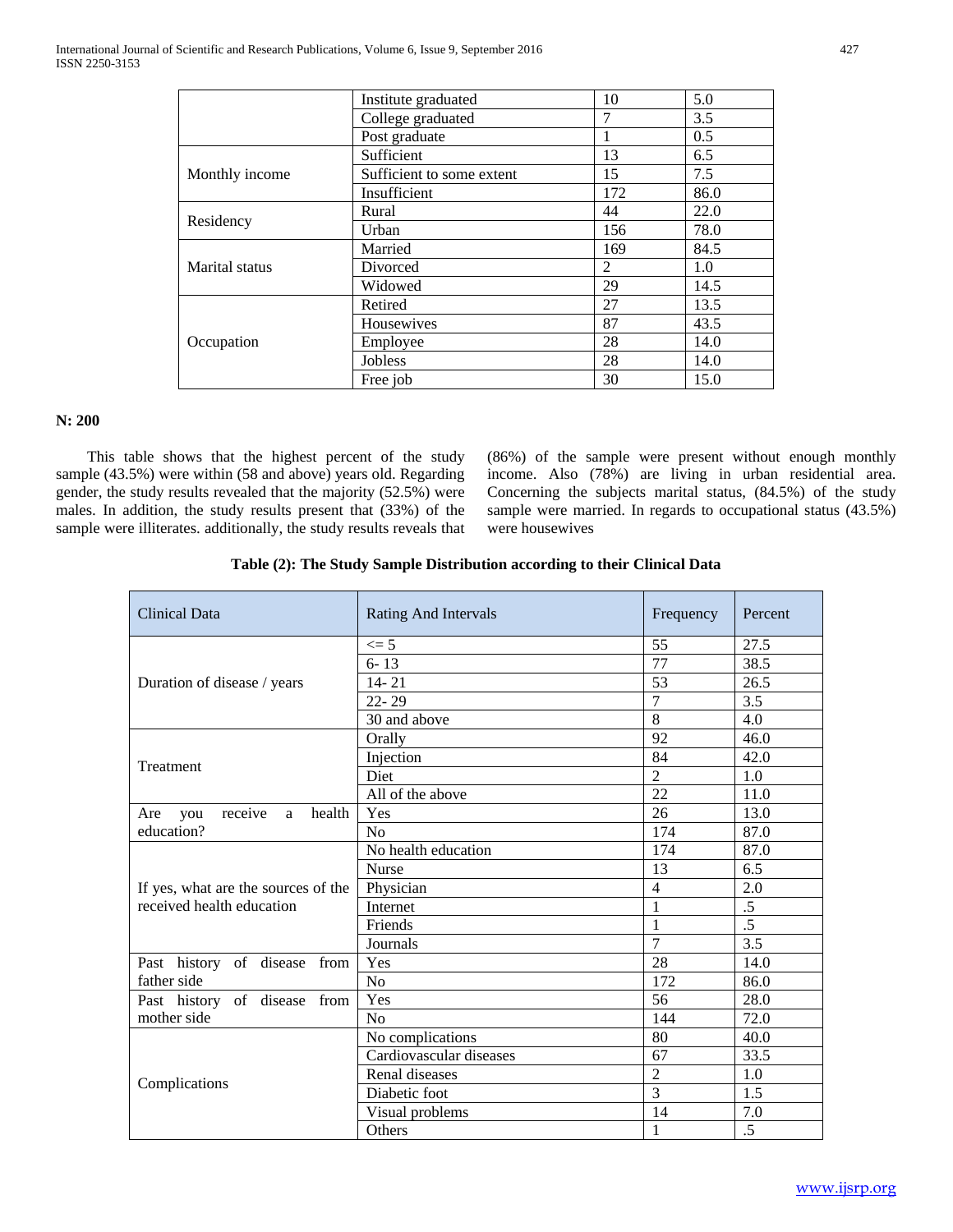|                             | Cardiovascular diseases & Renal diseases                      | $\mathfrak{D}$ | 1.0             |
|-----------------------------|---------------------------------------------------------------|----------------|-----------------|
|                             | Cardiovascular diseases & diabetic foot                       | 8              | 4.0             |
|                             | Cardiovascular<br>diseases<br>&<br>visual<br>problems         | 14             | 7.0             |
|                             | Visual problems and other health problems                     | $\mathbf{1}$   | $.5\,$          |
|                             | Cardiovascular diseases, diabetic foot, &<br>visual problems  | 2              | 1.0             |
|                             | Diabetic foot, Visual problems, & Others                      | 1              | $.5\,$          |
|                             | Diabetic foot, and Visual problems                            | $\overline{2}$ | 1.0             |
|                             | Cardiovascular diseases & other                               | $\overline{2}$ | 1.0             |
|                             | Cardiovascular diseases, renal diseases,<br>and diabetic foot | 1              | $\overline{.5}$ |
|                             | Yes                                                           | 26             | 13.0            |
| Do you smoke?               | No                                                            | 174            | 87.0            |
|                             | No smoking                                                    | 174            | 86.5            |
| Type of smoking             | Pipe smoking                                                  | $\mathfrak{D}$ | 1               |
|                             | Cigarettes                                                    | 24             | 12.0            |
|                             | No smoking                                                    | 174            | 87.0            |
| Duration of smoking / years | $10 - 14$                                                     | $\overline{7}$ | 3.5             |
|                             | $15-19$                                                       | 1              | $.5\,$          |
|                             | 20 and more                                                   | 18             | 9.0             |
|                             | No smoking                                                    | 174            | 87.0            |
|                             | One packet                                                    | 9              | 4.5             |
| How much did you smoke?     | Two packet                                                    | 11             | 5.5             |
|                             | Three packet                                                  | $\overline{4}$ | 2.0             |
|                             | Four packet                                                   | $\overline{2}$ | 1.0             |
| Alcohol consumption         | No                                                            | 200            | 100.0           |

 This table shows that the duration of disease, the highest percentage(38.5%) is between (6-13)years. Relative to the treatment, (46%) of the study subjects are treated orally and about (42%) their treatment by injection. Concerning receiving of health education about the self-care activity, the study results show that (87%) of the study sample were not receiving education, while (6.5%) of the patients receive their health education from the nurse. Concerning the past diabetes family

history, the study results indicate that 14% and 28% of the study sample have a positive family history from father and mother sides respectively. Relative to the complication, the highest percentage (40%) were not suffering from complication. the study results reveal that more than half of the study sample were nonsmoker (87%). Finally this table shows that all the study sample were nonalcoholic.

|  |  | Table (3): The Study Sample Distribution according to their overall Responses to the studied domains |  |  |
|--|--|------------------------------------------------------------------------------------------------------|--|--|
|  |  |                                                                                                      |  |  |

| Main domains             | Rating   | Frequency | Percentage     | m.s. | Assessment |
|--------------------------|----------|-----------|----------------|------|------------|
|                          | Poor     | 4         | 2              |      |            |
| <b>Healthy Eating</b>    | Moderate | 142       | 71             | 1.80 | Moderate   |
|                          | High     | 54        | 27             |      |            |
|                          | Poor     | 4         | $\overline{2}$ |      |            |
| Exercises                | Moderate | 68        | 34             | 1.61 | Poor       |
|                          | High     | 128       | 64             |      |            |
|                          | Moderate | 27        | 13.5           | 1.42 | Poor       |
| Monitoring               | Poor     | 173       | 86.5           |      |            |
|                          | Poor     | 6         | 3              |      | High       |
| Medication               | Moderate | 44        | 22             | 2.73 |            |
|                          | High     | 150       | 75             |      |            |
|                          | Poor     | 24        | 12             |      |            |
| <b>Stress Management</b> | Moderate | 163       | 81.5           | 2.04 | Moderate   |
|                          | High     | 13        | 6.5            |      |            |
|                          | Poor     | 49        | 24.5           | 2.13 | Moderate   |
| Personal Hygiene         | Moderate | 92        | 46             |      |            |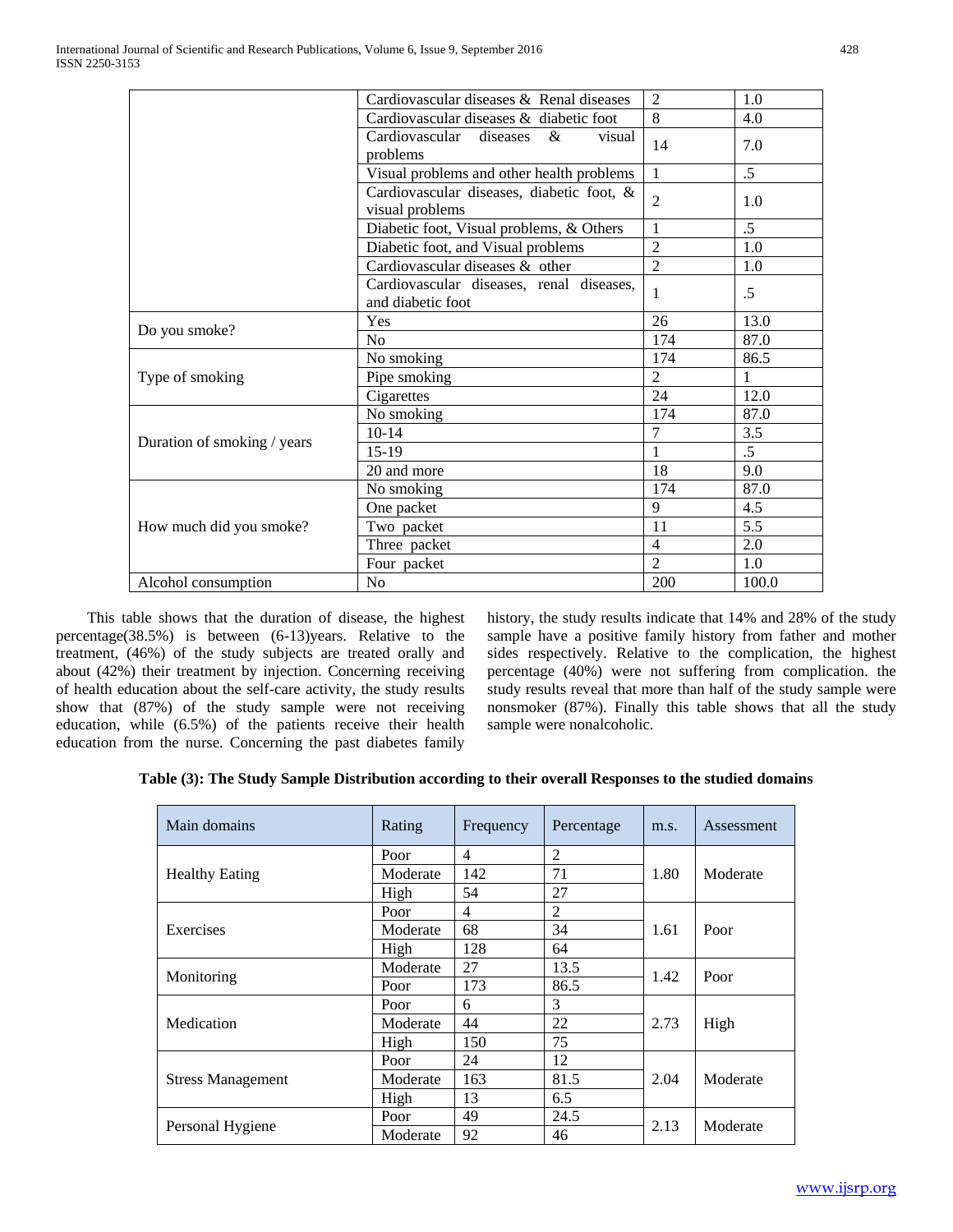|                       | High     | 59             | 29.5 |      |          |
|-----------------------|----------|----------------|------|------|----------|
|                       | Poor     | $\overline{4}$ |      |      |          |
| <b>Foot Care</b>      | Moderate | 179            | 89.5 | 1.90 | Moderate |
|                       | High     | 17             | 8.5  |      |          |
|                       | Poor     | 3              | 1.5  |      |          |
| <b>Weight Control</b> | Moderate | 93             | 46.5 | 1.67 | Moderate |
|                       | High     | 104            | 52   |      |          |
|                       | Poor     | 19             | 9.5  |      |          |
| <b>Body Safety</b>    | Moderate | 90             | 45   | 2.22 | Moderate |
|                       | High     | 91             | 45.5 |      |          |

**M.s: Mean of score : Poor (mean of scores 1-1.66), moderate (mean of scores (1.67-233), high (mean of scores more than 2.33)**

 The results of this table shows that the patients' responses were high at medications domain. Poor at the exercise and

monitoring domains. In addition, moderate at the remaining domains.



**Figure (1): The Study Sample Distribution according to their overall Responses to the studied domains**

**Table (4):Overall assessment for the patients' self-care activities**

| Main domain                                     |          | Rating | Frequency | Percentage | m.s      | Assessment |
|-------------------------------------------------|----------|--------|-----------|------------|----------|------------|
|                                                 |          | high   |           | 0.5        |          |            |
| self-care<br>Overall<br>patients'<br>activities | moderate | 179    | 89.5      | .92        | Moderate |            |
|                                                 | low      | 20     | 10        |            |          |            |

**M.s: Mean of score: Poor (mean of scores 1-1.66), moderate (mean of scores 1.67-233), high (mean of scores more than 2.33)**

This table shows that overall patients' self-care activities were moderate.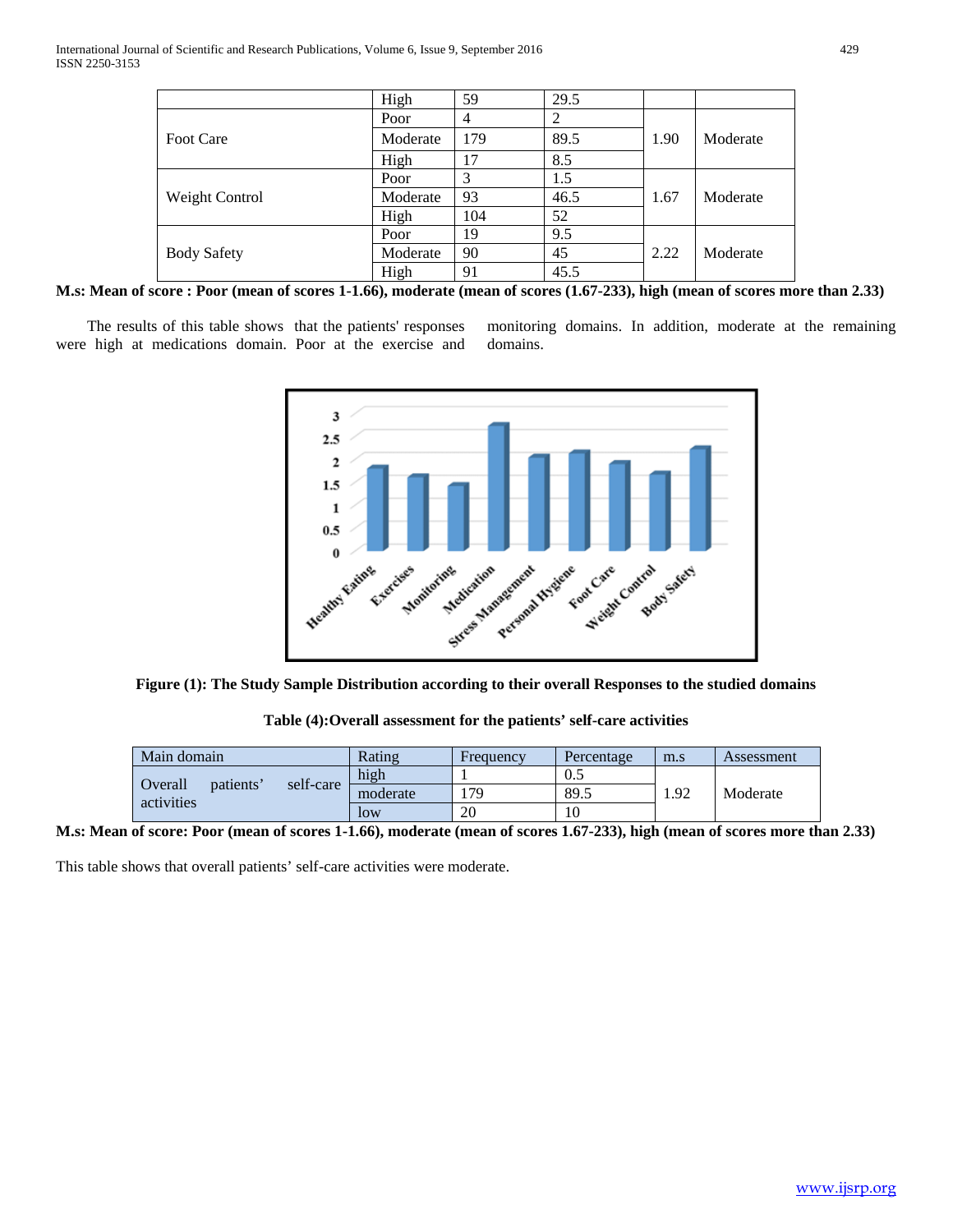

**Figure (2): Overall assessment for the patients' self-care activities**

# **Table (5):Relationship between the Patients' Self-Care Activities and their Demographic and Clinical Data**

| Demographic Data            | Chi-Square<br>Value | D.F.           | P-Value            |
|-----------------------------|---------------------|----------------|--------------------|
| Age / Years                 | 3.504               | 6              | 0.744<br><b>NS</b> |
| Gender                      | 1.578               | $\overline{2}$ | 0.454<br><b>NS</b> |
| Levels of education         | 32.820              | 14             | 0.003<br>HS        |
| Monthly income              | 2.141               | $\overline{4}$ | 0.71<br><b>NS</b>  |
| Residency                   | 0.939               | $\overline{2}$ | 0.625<br><b>NS</b> |
| Marital status              | 0.811               | $\overline{4}$ | 0.937<br><b>NS</b> |
| Occupation                  | 9.259               | 8              | 0.321<br><b>NS</b> |
| <b>Clinical Data</b>        |                     |                |                    |
| Duration of the disease     | 35.286              | $\overline{4}$ | 0.977<br><b>NS</b> |
| Treatment                   | 30.277              | $\overline{4}$ | 0.001<br>HS        |
| Health education            | 12.703              | $\mathbf{1}$   | 0.002<br>HS        |
| Sources of health education | 66.867              | 5              | 0.001<br><b>HS</b> |
| Heredity from father side   | 0.470               | $\mathbf{1}$   | 0.791<br><b>NS</b> |
| Heredity from mother side   | 0.429               | $\mathbf{1}$   | 0.807<br><b>NS</b> |
| Complications               | 70.058              | 14             | 0.001<br>HS        |
| Smoking                     | 0.224               | $\mathbf{1}$   | 0.894<br><b>NS</b> |
| Type of smoking             | 9.232               | $\overline{2}$ | 0.056<br><b>NS</b> |
| Duration of smoking         | 9.963               | 3              | 0.126<br><b>NS</b> |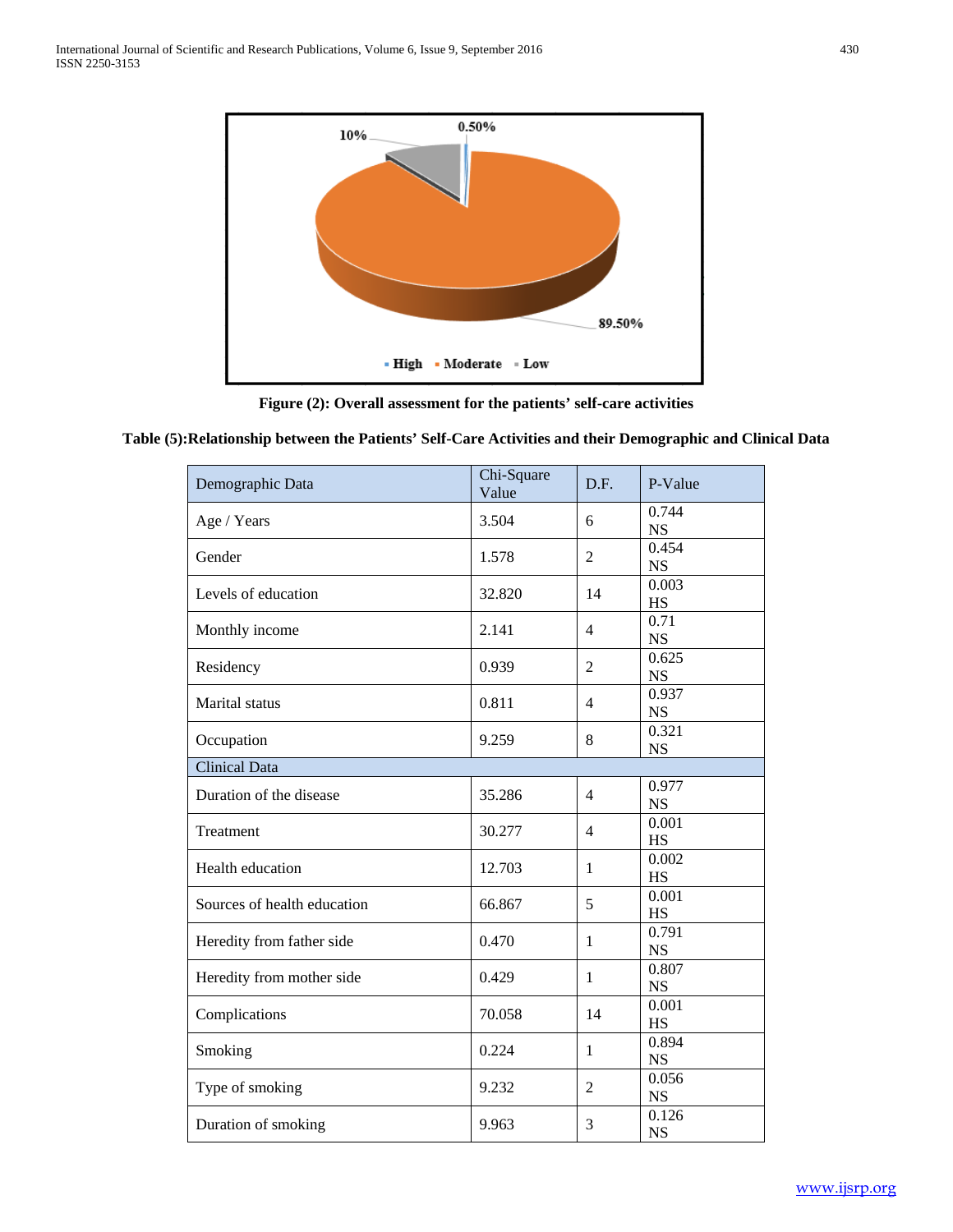|                     | 19.621 |   |
|---------------------|--------|---|
| Quantity of smoking |        | ຼ |

# **P -Value: probability value; D.f: degree of freedom; NS: non-significant;HS: high- significant; S: significant.**

 The table reveals that there is a highly significant association between the patients (self-care activities) and their (educational levels, treatment, health education, sources of health education, complications), at  $p$ -value  $\lt$  0.01. and significant in relation with (quantity of smoking) at p-value  $\langle 0.05$ . while there is a non-significant relationship with remaining demographic and clinical data.

# **DISCUSSION**

 According to (Table 1) in the results, Shows that there were (43.5%) among diabetic patients the sample were within (58 years and above). This outcome is reinforced by a study done by Ayele*et al*., (2012) who concluded in their results that the dominant age of the study sample were 55 years old and more $(4)$ ... The danger for DM increases with the increase of age of the patients which will contribute in raising the occurrence of diabetes mellitus in those individuals when age is advanced.

Regarding gender, the results reveal, that the majority are (52.5%) of subjects were males. Both studies Padma *et al*., (2012) and Kueh*et al.,* (2014)mentioned that males are the dominant gender for patients with diabetes mellitus. This will lead to the fact that the diabetes mellitus are more common in men than in women $(1,14)$ .

 Concerning educational levels, the higher percentage (33%) are illiterates. This result was in agreement with other studies Oleiwi and AL Ani, (2012) and Chaurasia*et al.* (2015)in their studies found that the majority of the study subjects are illiterates $^{(15,16)}$ 

 Most of the sample results indicates that (86%) of the study sample are without enough monthly income. This come is consistent with another study of Oleiwi and AL Ani, (2013) and Rajasekharan*et al*. (2015)reveals in their studiesthat most of the study sample haven't enough monthly income $^{(17,18)}$ .

 Regarding residency, the current study results show that most of the sample (78%) was live who at urban area. This result in agreement with Elyasi*et al*. (2015) they indicated that the majority (75.5%) of the diabetic patients is living in urban area and the remaining is living in the countryside<sup> $(19)$ </sup>. These results might come because of the diabetes mellitus that refer to a modern scourge of industrialized society. Therefore, the diabetes mellitus incidence increases in people who live in urban area, than those in rural Also those individuals in rural residential area often practice physical exercises daily when compared with urban patients which lead to include them as less dangerous to have diabetes mellitus, while individuals in rural residential areas, are less prone to get diabetes mellitus because of the danger reasons that are common in town than countryside areas e.g. psychological stress<sup>(20)</sup>.

 Concerning to marital status, majority of subjects (84.5%) are married. Several studies were in agreement with the results of the present study Hailu*et al*., (2012); Albikawi and Abuadas (2015)and Shrivastava*et al*., (2015) in their studies they found

that the highest result of their studies samples were married patients<sup> $(2,21,\overline{2}2)$ </sup>.

 Regarding occupational status, the highest percentage was housewives. This result is in agreement with the results which are obtained from Raithatha*et al*., (2014)who shows that most of the females whom their aged was advanced prefer to have their occupation at home due to the changes that affect their bodies $^{(23)}$ .

 According to (Table 2) in the results, show that duration of disease, the higher percentage (38.5%) is for those who are suffering from the disease for period from 6-13 year. The finding is consistent with results of Gesare*et al*., (2014) while Rajasekharan*et al*., (2015) they claimed that the duration of disease for majority of their samples were from  $1-10$  years<sup> $(7,18)$ </sup>.

 The present study shows that in regards to the type of treatment, the higher percentage (46%) are for those who take medication orally and (42%) to the sample who use medication by injection., this result was in agreement with a previous study which shows that the study sample of it was (37.8%) who took medication orally, and about (28.9%) of sample use injection medication $(24)$ .

 Concerning the result of the item which involve they receive health education regarding the self-care activities, the results shows that most of the sample (87%) did not received any education. And for the remaining sample (13%), about (6.5%) of them have health education from nurses. This mean the patients need a specific unit in the hospitals with specific nursing personnel to be responsible for the information and education needed about the disease and their management.

 Concerning family history, the study results indicate that (14% and 28%) of the study sample have a positive family history from father and mother sides respectively. This result comes along with the findings of other studies which are carried out by Merriam, *et al.*, (2009) and (Svartholm and Nylander, 2010) in their studies<sup> $(25,26)$ </sup>

 Around (60%) of the sample suffers from complications in relation with the disease. And (40%) only have no complications. This finding agrees with the result Al-Maskari, *et al*., (2013) they concluded that (64.4%) of the study sample presents a chronic conditions<sup> $(27)$ </sup>.

 The present study results show that most of the sample with complication has cardiovascular diseases. This result was supported by data released in (2005) by (CDC) and (NIDDDSK) which declared that a large number of people with diabetes suffer from complications specifically Micro-and Macro vascular.

 The study shows that most of the patients (87%) are nonsmokers and few of them (13%) smoke (30-60) cigarettes per day which is considered unhealthy behavior for diabetic patients. In studydone byRaithatha, *et al.* (2014)who found that the majority of the study subjects (70.9%) was non-smoker. (Abass, 2013) emphasized tobaccos can rise blood glucose level and causes insulin resistance. Heavy smokers increase their danger of developing DM when they are compared with non-smokers. Furthermore, the use of tobacco can speed up the damage of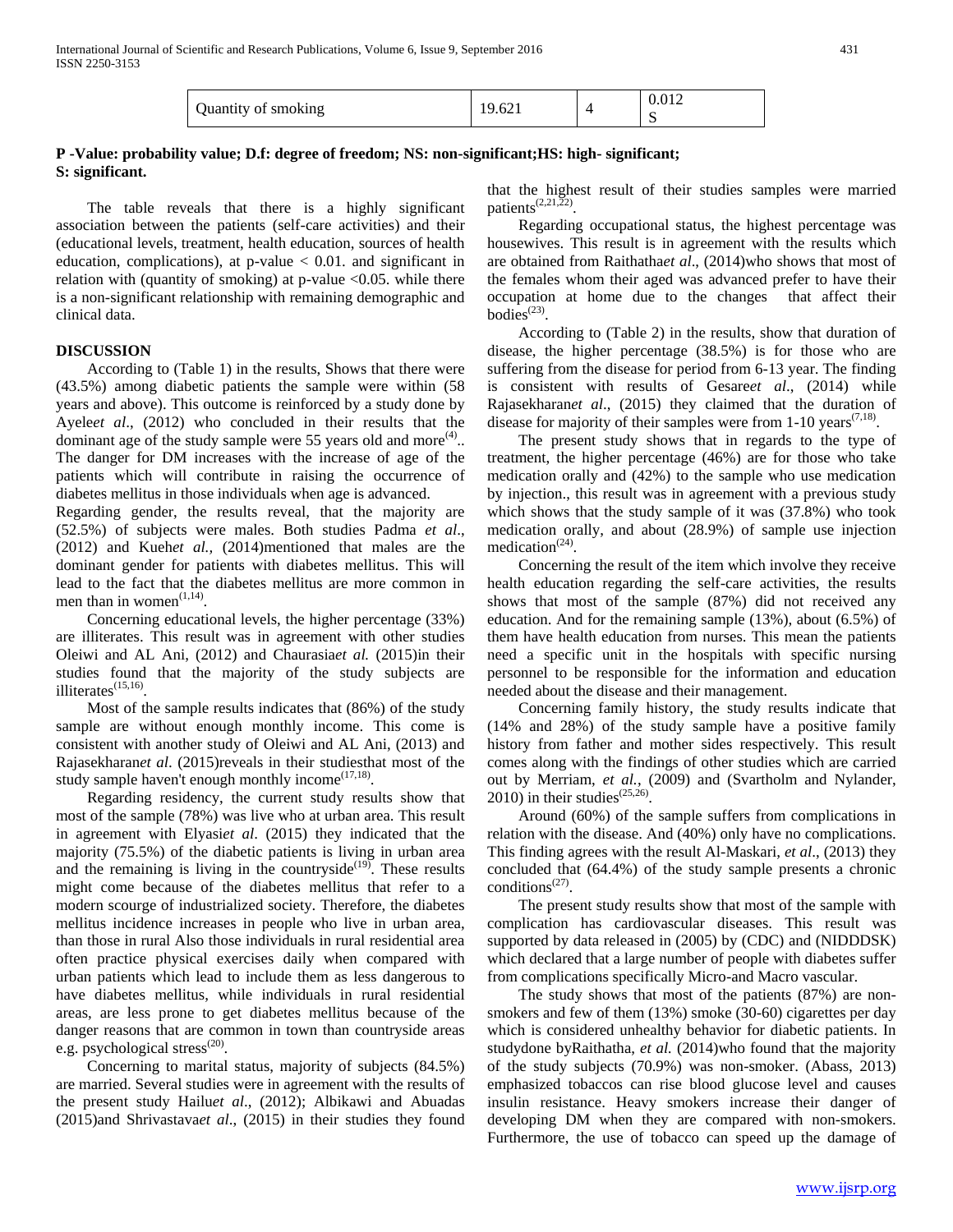blood vessels in uncontrolled Diabetes Mellitus, lead to heart diseases and increase albumin urea that causes nephropathy (13,23,28).

 With regard to alcohol consumption, all of the sample (100%) don't use alcohol. This result reflects the reality of Al-Najaf Al-Ashraf society as a religious one with a conservatorytraditions and culture.

 According to (Table 3 and 4) in the results, emphasized on self-care activities, the overall assessment for the patients' selfcare activities are moderate. It shows that the patient's responses is high at (medications domains) While the patient's responses are moderate at (the healthy eating, stress management, personal hygiene, foot care, weight control and body safety domains) which means that there is a deficient in the patients' adherence to self-care activities. And poor response was showing for the sample in (the exercise and monitoring domains)

 Relative to the healthy eating as self-care activities, evaluation of such domain indicates that is moderate among the study sample. It seems that these patients are consumingwhite bread rather than brown bread; they don't consume nuts as a snack meal and do not drink one cup of low-fat milk. This provides evidence that these patients ignore the proper dieting behaviors that help them to maintain the management of their diabetes. This result comes inconsistent with the findings of another study (Roxas and Nicodemus,  $2013)^{(29)}$ .

 Concerning the domain of exercise, the findings have depicted that diabetics have poor one which is very obvious in their desire of performing self-care activities related to simple physical exercise (i.e., walking). This result is found to be consistent with the study of Shazwan*et al*. (2010) in which they found that diabetic patients type II are not performing exercise or doing any activities related physical fitness $(30)$ .

 Concerning the domain of monitoring self-care activities, the findings depict that this domain is poor. As a result, these patients lack to follow up their health, they are not visiting the dentist or examine their blood cholesterol every six months; not visiting the ophthalmic physician or the ENT physician; not checking the kidney function once in a year. Such follow up can help in protecting them from developing more complications due to their illness. This result is found to be consistent with the study done by (Raithatha,*et al* 2014)<sup>(23)</sup>.

 Concerning medication domain, the findings depict that study sample have high self-care activities in relation to this domain. The outcome is consistent with Gesare, *et al*., 2014study results which emphasized that patient (60.2%) have good adherence to medications<sup>(7)</sup>.

 Regarding remaining of the domains of stress management, Personal Hygiene, Foot Care, Body Safety and Weight Control, the results reveal that the patients have moderate Self-care activities.

 Regarding overall patients' self-care activities. The finding shows that patients have are moderate self-care activities. This was in agreement with the result obtained by (Roxas and Nicodemus,  $2013^{(29)}$ .

 WHO reports present those patients adherence to curative recommendations is a main and essential subject global, and problems of non-adherence between patients with another prolonged illnesses is an essential object that medical and nursing personnel should emphasize on it.

 The WHO reported that (50%) is the rate of patients' adherence to treatment recommendations in industrial countries like in USA. While in some countries in Asia like China, and in Africa like in Gambia, only 43%, and 27% respectively, of patients commitment to their therapeutic schedule. And without adherence to treatment in these nations were accompanying to the influences e.g. the individual features, socio economic influences<sup>(31)</sup>.

 According to (Table 5) in the results, show that there is a high-significant relationship between the patients self-care activities and their (levels of education, treatment, health education, sources of health education, complications, and quantity of smoking), while there is a non-significant relationship with other demographic and clinical data.

 These study results are supported by the Berhe, *et al*.,(2013); Viji and Singh (2014);andFreitas, *et al*.,(2014)they indicated that there is a high significant effect of education level of the patients on their self-care activities<sup>(32,33,34)</sup>, in addition, Freitas and other specifying that there is a non-significant relationship between the patients monthly income and their selfcare activities. Present study was in agreement with the following previous studies Mohebi, et.al., (2014)and Freitas, *et al*.,(2014),founds that there is a non-significant effect of the patients' age on their self-care activities<sup> $(6,34)$ </sup>. Also Arulmozhi and Mahalakshmy (2014)andKueh, *et al*.(2014),founds that there is a non-significant effect of the patients gender on their self-care activities(5,14). In addition to that Albikawi and Abuadas (2015)andBerhe, *et al*.,(2013) founds that there is a nonsignificant effect of the patients' a, marital status on their selfcare activities(21,32).Rajasekharan, *et al*., (2015)andMohebi, *et al*., (2014)founds that there is a non-significant effect of the patients duration of disease on their self-care activities<sup> $(6,18)$ </sup>. They also found that there is a non-significant effect of the family history and smoking on their self-care activities. While for the effect of the residency and occupation on the self-care activities, the researcher does not found an suitable studies to support. In addition, these results might be due to the study sample are homogenous in regarding to their knowledge because they visits the same center for follow up and management, so they receive the same health education and they receive answers about their health conditions from the same center. Therefore the adherence to the self-care activities was not affected by their residency and their cultural diversities, also their adherence was not affected by their occupation due to the same reason.

 Most of the patients in the study sample (87%) did not receive health education while only (13%) receive it. Highsignificant relationship between diabetic patients self-care activities and health education because nurses were considered as a major source of health education for half of patients (6.5%) when compared with other educational sources.

 The patients adherence to the self-care activities will decrease the incidence of complications, so the study results reveal that there is a significant relationship between self-care activities and complications. Furthermore, the study results reveal that there is a non-significant relationship between the patients' self-care activities and (duration of disease, heredity). These results might show because the study sample were including patients who have duration of disease more than one year and the study did not include those who have less than one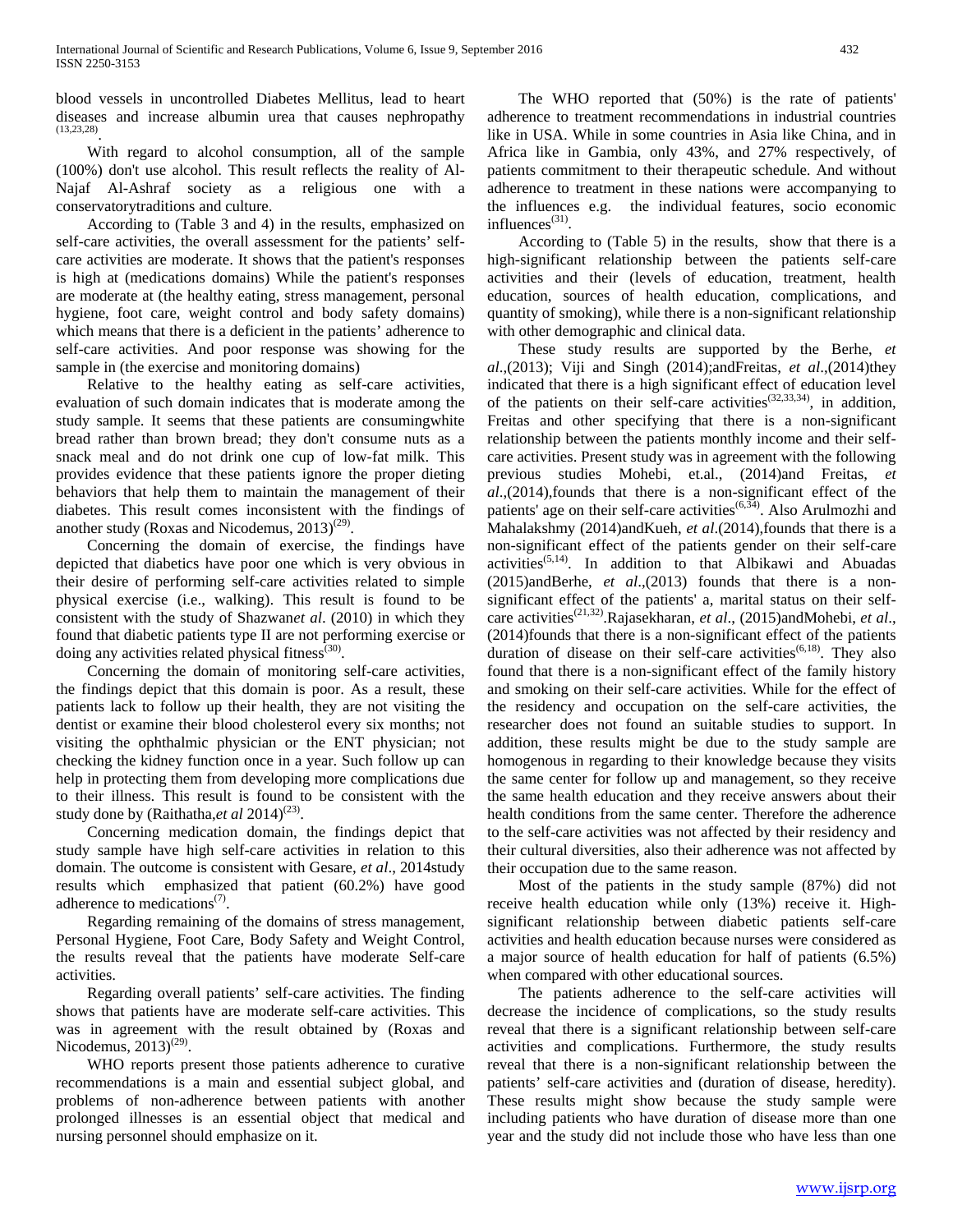year in the sample, also patients will be more stable after one year due to adherence to the self-care activities during that year, and their activities toward control of their disease is still relatively constant.

## IV. CONCLUSIONS

 There is strong response of patients with TIIDM in relation with self-care activities regardingmedication domain, while there is poor response from these patient for exercises and monitoring of activities domains. And there are insufficient self-care activities among TIIDM as they have moderate responses to many domains such as healthy eating, stress management, personal hygiene, foot care, weight control, and body safety. Also there are higher number of patient with TIIDM who have cardiovascular diseases and it affect self-care activities.

## V. RECOMMENDATIONS

## **Based on the study conclusion, the study recommends the following:**

- 1. Patients with TIIDM need instruction with means of education, such as published materials with regard to self-care activity.
- 2. An educational program should be designed and implemented to increase people's information about self-care regimen for diabetes mellitus in order to reduce or prevent complications.
- 3. A booklet should be used by the center for facilitating patients with TIIDM as guidance for self-care activities.
- 4. Create a unit to provide health care services like educating patients with diabetes in the center for providing instruction about self-care activities

#### **REFERENCES**

- [1] Padma, K.; Bele, S.; Bodhare, T.; Valsangkar, S.: evaluation of knowledge and self-care practices in diabetic patients and their role in disease management, *National Journal of Community Medicine*, 2012, 3(1), p.p.: 3- 6.
- [2] Hailu, E.; Mariam, W.; Belachew, T.; Birhanu, Z.: Self-care practice and glycaemic control amongst adults with diabetes at the Jimma University Specialized Hospital in south-west Ethiopia*, Afr J Prm Health Care Fam Med.*, 2012, 4(1), p.p.: 1-6.
- [3] Oleiwi, S.: Determination of type 2 diabetes clients' life skills who attended Al-Nasiriyha Diabetic and Endocrinology Center. University of Baghdad Thesis, 2012, p.p.: 12-19.
- [4] Ayele, K.; Tesfa, B.; Abebe, L.; Tilahun,T.; Girma, E.: Self Care Behavior among Patients with Diabetes in Harari, Eastern Ethiopia: The Health Belief Model Perspective, *PLoS ONE* , 2012, 7(4): p.p. : 1-6.
- [5] Arulmozhi, S and Mahalakshmy, T.: Self Care and Medication Adherence among Type 2 Diabetics in Puducherry, Southern India: A Hospital Based Study*, Journal of Clinical and Diagnostic Research*, 2014, 8(4): p.p.: 1-3.
- [6] Mohebi, S.; Parham, M.; Pourc, E.;, Kamran, A.: Self-care Assessment in Patients with Diabetes in Qom city in 2013, *Arch HygSci,* 2014, 3(4), p.p.: 167-176.
- [7] Gesare, O.; Otieno C. ; Achieng' L.: assessment of the level of knowledge , self-care practice and glycemic control among patients with type 2 diabetes attending the diabetes clinic at Kenyatta National Hospital, University of Nairobi, 2014, 103(1), p.p.: 1-30.
- [8] Mansour, A.: Patients' opinion on the barriers to diabetes control in areas of conflicts: The Iraqi example, *Conflict and Health*, 2008, 2(7) p.p.: 1-5.
- [9] Ministry of Health (MOH).: Healthy life statistical Director. Statistical count of chronic disease morbidity and mortality from 2006 – 2011 . 2011/6/5 .
- [10] Al-Najaf Al-Ashraf Health Directorate (AAHD), Al-Sadder Medical City, Statistical Department, 2015.
- [11] Merville, C. and Marshall, J. : Overcoming Barriers to Glycemic control in African Americans with Type 2 Diabetes, Benefits of Insulin Therapy, *Journal of the National Medical Association*, 2007, 99 (8), p.p.: 868-875.
- [12] Bisiriyu, G.: Non-adherence to Lifestyle Modification Recommendations (diet and exercise) among type 2 Diabetes Mellitus Patients attending Extension Clinic in Gaborone, Botswana. Published Thesis. Faculty of Medicine at the University of Limpopo (Medunsa Campus), Republic of South Africa, 2008, p.p.:13-15.
- [13] Abbas, A.: Evaluation of Health Protective Behaviors for Diabetic Patients (Type II) in AL-Najaf Center For Diabetes and Endocrinology, College of Nursing, University of Baghdad, unpublished thesis, 2013, p.p.: 36-42.
- [14] Kueh, Y.; Morris, T.; Ismail, A.: Assessment of attitudes, self-management, and quality of life of people with type 2 diabetes mellitus in the Malay population, *Asian Pac. J. Health Sci.,* 2014, 1(4), p.p.: 550-558.
- [15] Oleiwi, S. and AL Ani, B.: Determination of Diabetes type 2 Clients' Self-Management Skills toward Dietary Pattern *, Iraqi National Journal of Nursing Specialties*, 2012, 25 (2) , p.p.:40-50 .
- [16] Chaurasia, N.; Mishra, R.; Ling, H.; Thapa, B.; Pokhre, A.; Kumar, S.; De, A.: A Self Care Management Awareness Study among Diabetes Mellitus Patients in Rural Nepal, *American Journal of Public Health Research*, 2015, [3 \(5A\) , p.p.: 67-71.](http://link.springer.com/journal/12160/40/2/page/1)
- [17] Oleiwi, S. and AL Ani, B.: Assessment of diabetes type 2 clients' self- care skills toward Blood glucose level control, *Kufa journal for nursing sciences*, 2013, 3(1) p.p.: 187-199 .
- [18] Rajasekharan D.; Kulkarni V.; Unnikrishnan B.; Kumar N.; Holla R.; Thapar R.: Self-Care Activities Among Patients with Diabetes Attending a Tertiary Care Hospital in Mangalore Karnataka, India, *Ann Med Health Sci Res*, 2015, 5(1) , p.p.: 59-64 .
- [19] Elyasi, F.; Kashi, Z.; Tasfieh, B.; Bahar, A.; Khademloo, M.: Sexual Dysfunction in Women with Type 2 Diabetes Mellitus, *Iran J Med Sci May*, 2015, 40 (3), p.p. : 206-213.
- [20] AL-Bayati, D.: Assessment of Factors Affecting on Patients' Adherence to Therapeutic Recommendations after Ischemic Heart Diseases in Al-Najaf City, Unpublished thesis, College of Nursing, University of Baghdad, 2014, p.: 96 .
- [21] Albikawi, Z. and Abuadas, M. : Diabetes Self Care Management Behaviors among Jordanian Type Two Diabetes Patients, *American International Journal of Contemporary Research*, 2015, 5(3), p.p. : 87-95 .
- [22] Shrivastava, P.; Shrivastava, S. ; Ramasamy, J.: An Epidemiological Study to Assess the Knowledge and Self Care Practices among Type 2 Diabetes Mellitus Patients Residing in Rural Areas of Tamil Nadu, *Biology and Medicine*, 2015, 3(2) , p.p.:1-4 .
- [23] Raithatha, S.; Shankar, S.; Dinesh, K. : Self-Care Practices among Diabetic Patients in Anand District of Gujarat, *ISRN Family Medicine*, 2014, p.p. : 1- 6 .
- [24] Kueh, Y.; Morris, T.; Borkoles, E.; Shee, H.; Modelling of diabetes knowledge, attitudes, self-management, and quality of life: a cross-sectional study with an Australian sample, *Health and Quality of Life Outcomes*, 2015, 13(129) , p.p. : 1-11 .
- [25] Merriam, P.; Tellez, T.; Rosal, M.; Olendzki, B.; Yunsheng, M., Pagoto, S.; Ockene, I. ; Methodology of a diabetes prevention translational research project utilizing a community-academic partnership for implementation in an underserved Latino community, *Medical Research Methodology*, 2009, 9(20), p.p. : 1-9 .
- [26] Svartholm, S.; Nylander, E. : Self-care activities of patients with Diabetes Mellitus Type 2 in Ho Chi Minh City, Department of Public Health and Caring sciences, unpublished thesis , 2010, p.: 13.
- [27] Al-Maskari, F.; El-Sadig, M.; Al-Kaabi, J.; Afandi, B.; Nagelkerke, N.; Yeatts, K. : Knowledge, Attitude and Practices of Diabetic Patients in the United Arab Emirates*, Plos One*,2013, 8(1), p.p. :1-8.
- [28] David, M.: Health Habits for people with Diabetes , Group Health Cooperative, 2009.
- [29] Roxas, R. ; Nicodemus, N.: Adherence to Self-Care Behavior in Patients Diagnosed with Type 2 Diabetes Mellitus in the Outpatient Department of